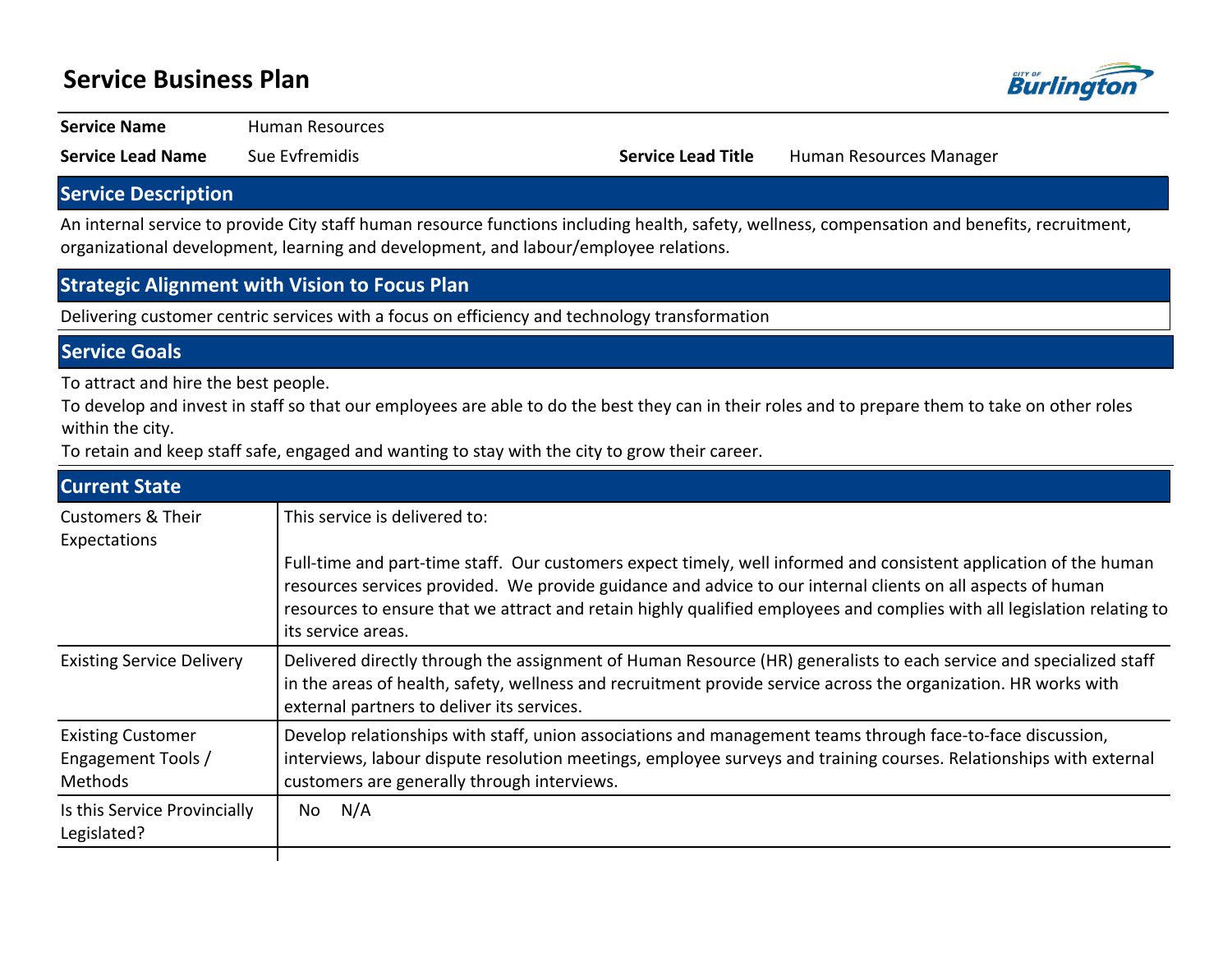| For this Service are there<br><b>Approved Service</b><br>Standards? | Ontario Occupational Health and Safety Act, Workplace Safety and Insurance Board, Human Rights Code,<br>Yes<br>Employment Standards Act, Labour Relations Act, Pay Equity Act, Fire Protection and Prevention Act,<br>Municipal Act                                                                                                                           |
|---------------------------------------------------------------------|---------------------------------------------------------------------------------------------------------------------------------------------------------------------------------------------------------------------------------------------------------------------------------------------------------------------------------------------------------------|
| <b>Programs</b>                                                     |                                                                                                                                                                                                                                                                                                                                                               |
| <b>Compensation and Benefits</b>                                    | Administer the pension plan, group benefits, pay and recognition programs, employee performance evaluation and<br>payroll changes for all employees (except part-time employees in parks and recreation).                                                                                                                                                     |
| Organizational<br>Development                                       | Evolve the organization through work with the City Manager's Office to design an organization with emphasis on<br>strategic management, risk assessment and management, and public accountability; while also positioning us well to<br>attract and retain employees in a growing and competitive marketplace.                                                |
|                                                                     | Corporate Learning and Development: Employee development through identifying training requirements,<br>developing custom learning programs, maintaining a learning database, analyzing and using measures to determine<br>the best use of the training budget and providing access and support to other services that need training                           |
|                                                                     | Succession Management: A succession management program recognizes that staff will not be with us indefinitely<br>therefore we need to plan for these potential vacancies by ensuring we are developing our staff to be ready to step<br>into these vacant positions when the time comes                                                                       |
| Recruitment                                                         | Attract highly qualified candidates to vacant positions and introduce new staff to the City of Burlington as an<br>employer.                                                                                                                                                                                                                                  |
| Health, Safety and Wellness                                         | Help staff who develop an illness or have an accident (while at work or outside of work) return to work in a safe way<br>and on time. Ensure the workplace is safe, measure attendance and adjust responsibilities to help the employee<br>return to and stay at work, manage the employee assistance program and provide education on living a healthy life. |
| <b>Employee and Labour</b><br>Relations                             | Provide Corporate oversight of human resources policy and programs by providing stewardship in collective<br>bargaining, collective agreement interpretation/application, grievance and arbitration administration, legislated<br>compliance, employee contracts, and employment related litigation.                                                          |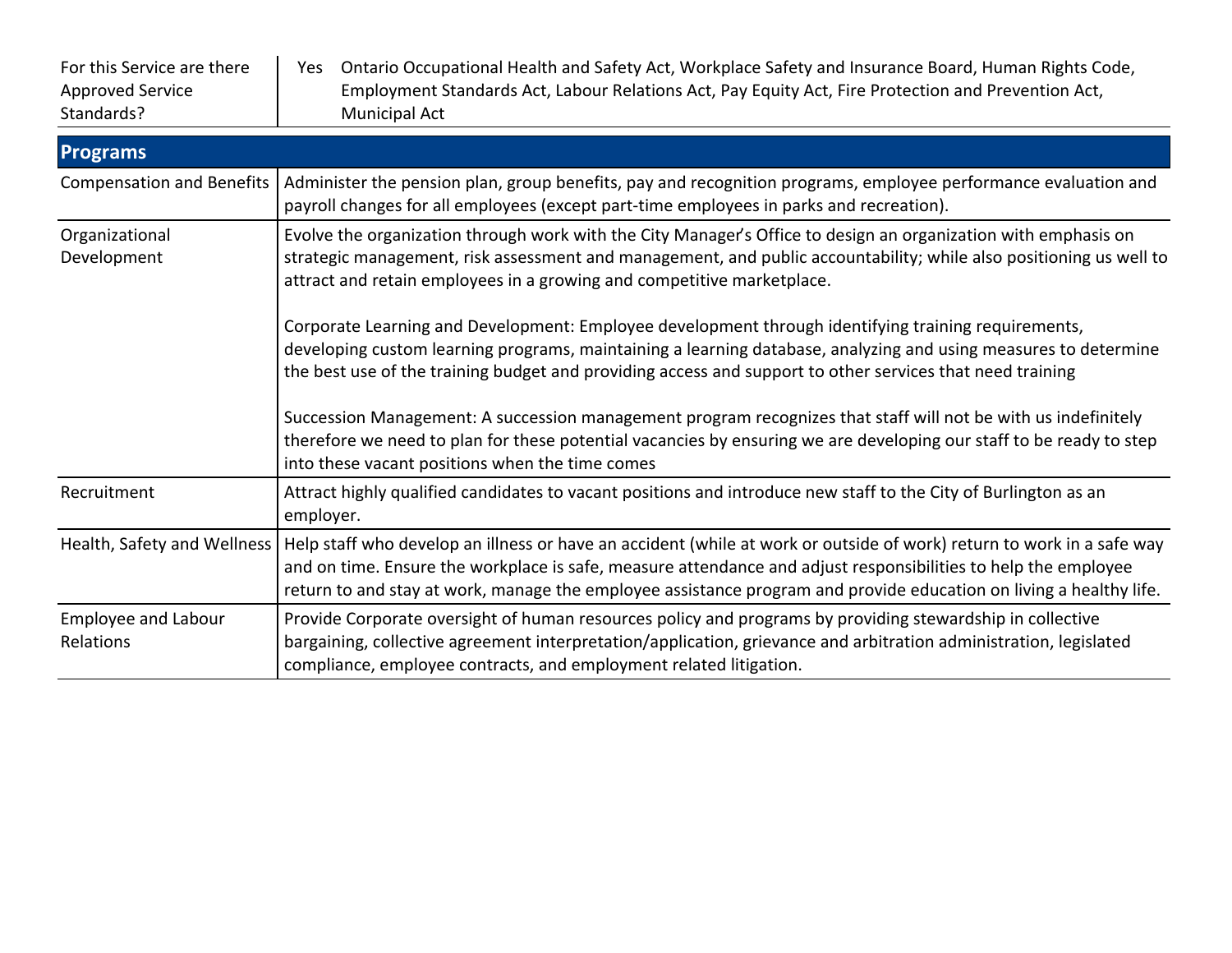#### **Recent Continuous Improvement Initiatives**

In 2019:

Evolved the Organization including a new organizational design to meet Council Direction and align with the council staff direction and the 2018- 2022 Burlington's Plan: From Vision to Focus. This will focus the organization to meet the strategic goals over the balance of this term of Council and beyond.

Through employee lead staff teams implemented the BRAVOS awards to recognize colleagues and coworkers and the launch of Organizational Values

Health and Safety implemented Supervisor online incident reporting module, hosted a Health, Safety and Wellness strategy/vision session (with stakeholders from across our workplaces), intended to develop a 3-5 year plan/vision for Health Safety and Wellness in the organization, and provided additional reporting systems for incomplete training to keep management informed of deficiencies. As well as the following:

- developed and implemented five new Corporate Health and Safety Standards.
	- \* Hearing Conservation
	- \* Control of Hazardous Energy
	- \* Hot Work (burning, welding, grinding, etc.)
	- \* Confined Spaces
	- \* Safety Talks
- developed of over 50 safe job procedures.
- Implemented 11 field technical ergonomic assessments.
- 50+ office workstation assessments.
- 9 noise assessments.
- Applied to Ministry of Labour to operate a multi-site Joint Health and Safety Committee (JHSC) to improve efficiency (3 committees into 1)

In October 2019 the city requested and began to receive WSIB costs associated with each claim to determine what mitigation strategies could be implemented to reduce the cost

## **Environmental Considerations**

Always a consideration to reduce paper and paper waste by using technology options for business needs.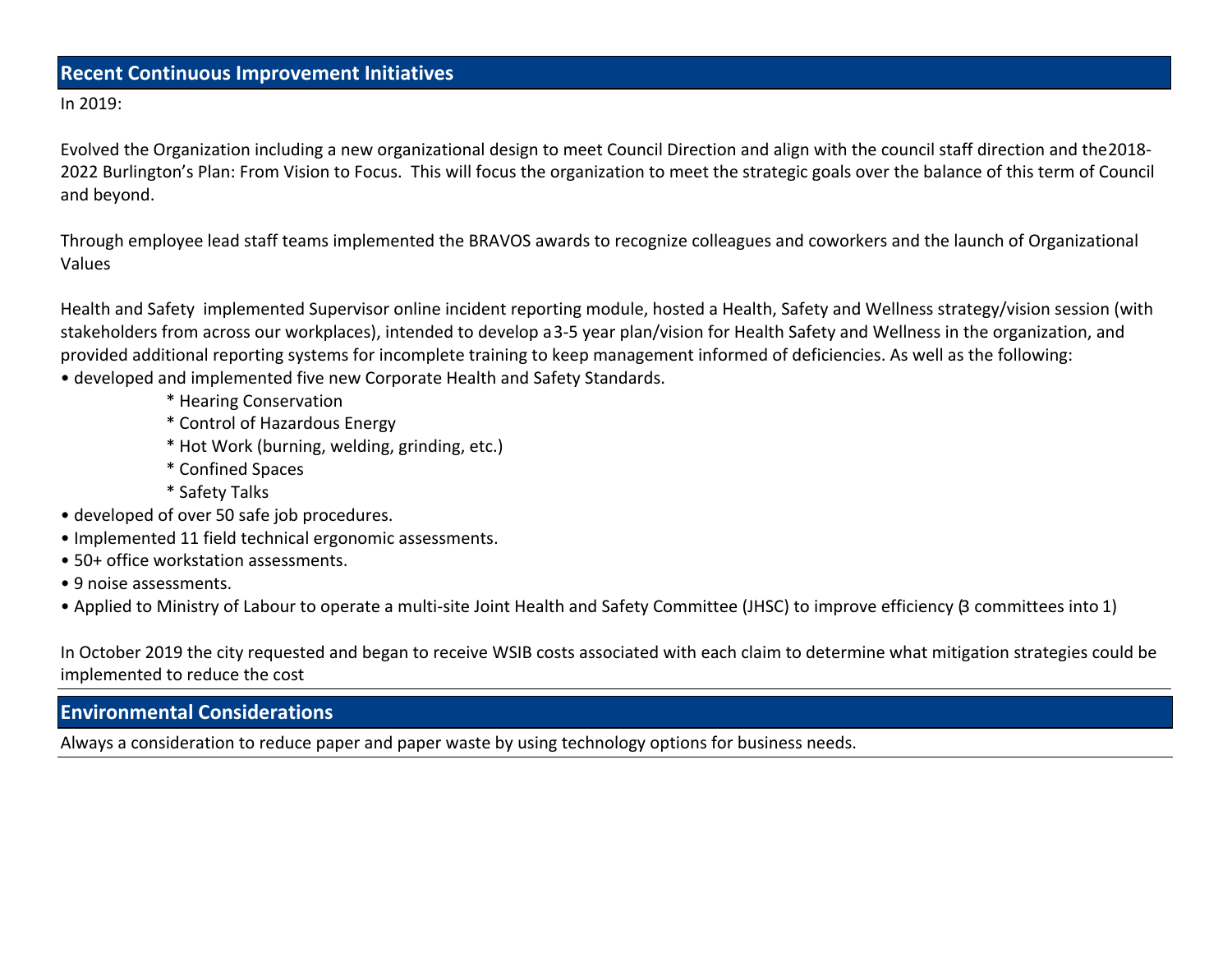|                                          | <b>Emerging Opportunities and Anticipated Risks</b>                                                                                                                                                                                                                                                                                                                                                                               |  |  |  |  |  |
|------------------------------------------|-----------------------------------------------------------------------------------------------------------------------------------------------------------------------------------------------------------------------------------------------------------------------------------------------------------------------------------------------------------------------------------------------------------------------------------|--|--|--|--|--|
| <b>Emerging Opportunities</b>            | Technology:<br>* Over the course of the next few years HR will be implementing an Enterprise Resource Planning system which will<br>replace our existing technology. During the process of implementation emerging technology trends enhancing<br>customer experience and mobile capabilities will be investigated to enhance the service delivery.<br>* Emerging functionality of Park Lane for reporting workplace inspections. |  |  |  |  |  |
|                                          | Completion of a Diversity and Inclusion strategy into Council's four-year work plan outlining future opportunities for<br>the city.                                                                                                                                                                                                                                                                                               |  |  |  |  |  |
|                                          | Digital rewards and recognition programs with social platforms to enhance employee experience and future<br>systems/programs to onboard new employees.                                                                                                                                                                                                                                                                            |  |  |  |  |  |
| <b>Anticipated Risks</b>                 | Over the past decade turnover has remained consistent between 4.2% to 5.7%. However the current statistic is in<br>an upward trend. From a volume perspective, the City is trending to a much higher voluntary turnover rate than it<br>has seen in past years. In 2018 the turnover rate was-6.9% (quit/retiring/ End of contract/dismissal) with 2019<br>trending higher.                                                       |  |  |  |  |  |
|                                          | Forecasting retirement anticipates that 20% of the current employees are eligible to retire with an unreduced<br>pension by 2023. Of that 35% are people leaders.                                                                                                                                                                                                                                                                 |  |  |  |  |  |
|                                          | Through a market comparison it has been identified that the City's competitive market position has fell below<br>market. Attracting and maintaining qualified, engaged staff is the most significant risk faced by the City of Burlington.                                                                                                                                                                                        |  |  |  |  |  |
|                                          | The cost of WSIB has been increasing steadily over the last few years. With the expansion of WSIB cancers, inclusion<br>of Post Traumatic Stress Disorder and chronic mental stress claims it is anticipated that the WSIB costs increase.                                                                                                                                                                                        |  |  |  |  |  |
| <b>Enterprise Risk</b><br>Considerations | Labour Market & Workforce - Retirements, Attraction, Retention, Recruitment, Skills, Training, Competencies<br>Capacity and Volume of Work - Strategic Plan, CM and BLT Work Plans, Projects, Technology Changes                                                                                                                                                                                                                  |  |  |  |  |  |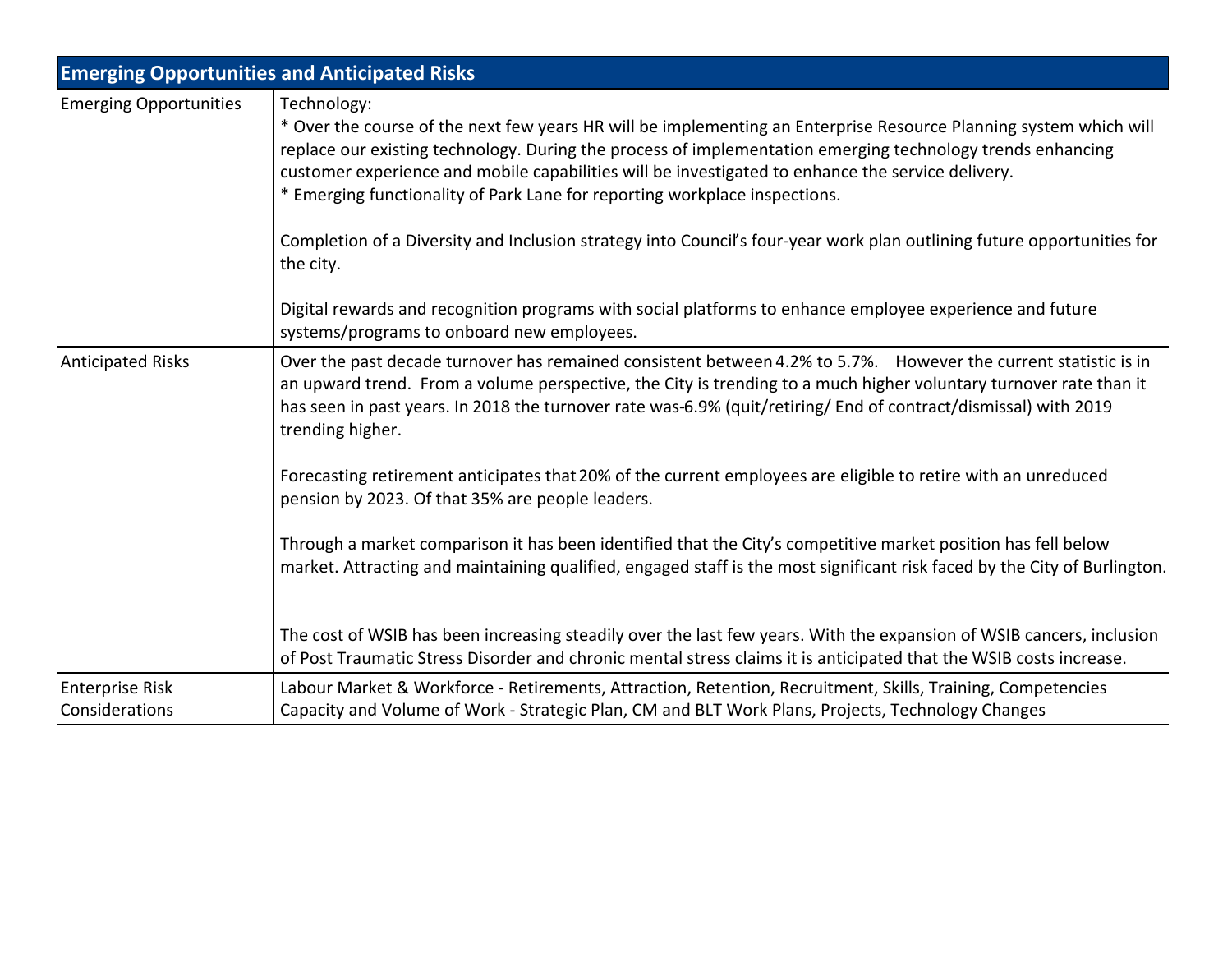| <b>Service Initiatives</b>                                                                                                                                                                                                                                                                                                                                                                                                                                                                                                                                             | <b>Target Completion</b> |
|------------------------------------------------------------------------------------------------------------------------------------------------------------------------------------------------------------------------------------------------------------------------------------------------------------------------------------------------------------------------------------------------------------------------------------------------------------------------------------------------------------------------------------------------------------------------|--------------------------|
| Workplace Safety and Insurance Board, Wellness and health and safety:<br>• Complete a health and safety Risk Assessment.<br>• Achieve compliance with health and safety legislation through creation of policy and programs<br>• Develop robust health and safety and wellness training programs and records<br>• Complete cognitive demands analysis<br>• Create Audit tool for each Corporate Health and Safety Standard developed and implemented<br>• Develop and implement hazard Identification and control process                                              | Dec 2019                 |
| Employee culture<br>• culture survey<br>• Assume responsibility for the new digital rewards and recognition program.<br>• implement recommendations from the Diversity and Inclusion Strategy                                                                                                                                                                                                                                                                                                                                                                          | <b>Jun 2020</b>          |
| Recruitment<br>• transition to an interim technology solution as the current solution is end of life prior to ERP being completed.                                                                                                                                                                                                                                                                                                                                                                                                                                     | Jun 2020                 |
| Technology<br>• Key partner on ERP project as part of the selection and implantation team.                                                                                                                                                                                                                                                                                                                                                                                                                                                                             | Dec 2021                 |
| <b>Compensation and Benefits:</b><br>• Investigate a new non-union job evaluation system and compensation options to align with industry standards.                                                                                                                                                                                                                                                                                                                                                                                                                    | Dec 2019                 |
| <b>Organizational Development</b><br>. Implement phase 2 of evolving the organization with a focus on customer experience, service impacts, strategic<br>and risk approach, and digital transformation.<br>• Fill critical positions with targeted talent pool<br>• Retain talent pool<br>• Create and implement leadership development strategy<br>. Revise the Learning & Development webpage on 360 to make it more user-friendly and provide on-demand tools<br>• Develop position specific learning paths to identify mandatory training requirements by position | Jul 2021                 |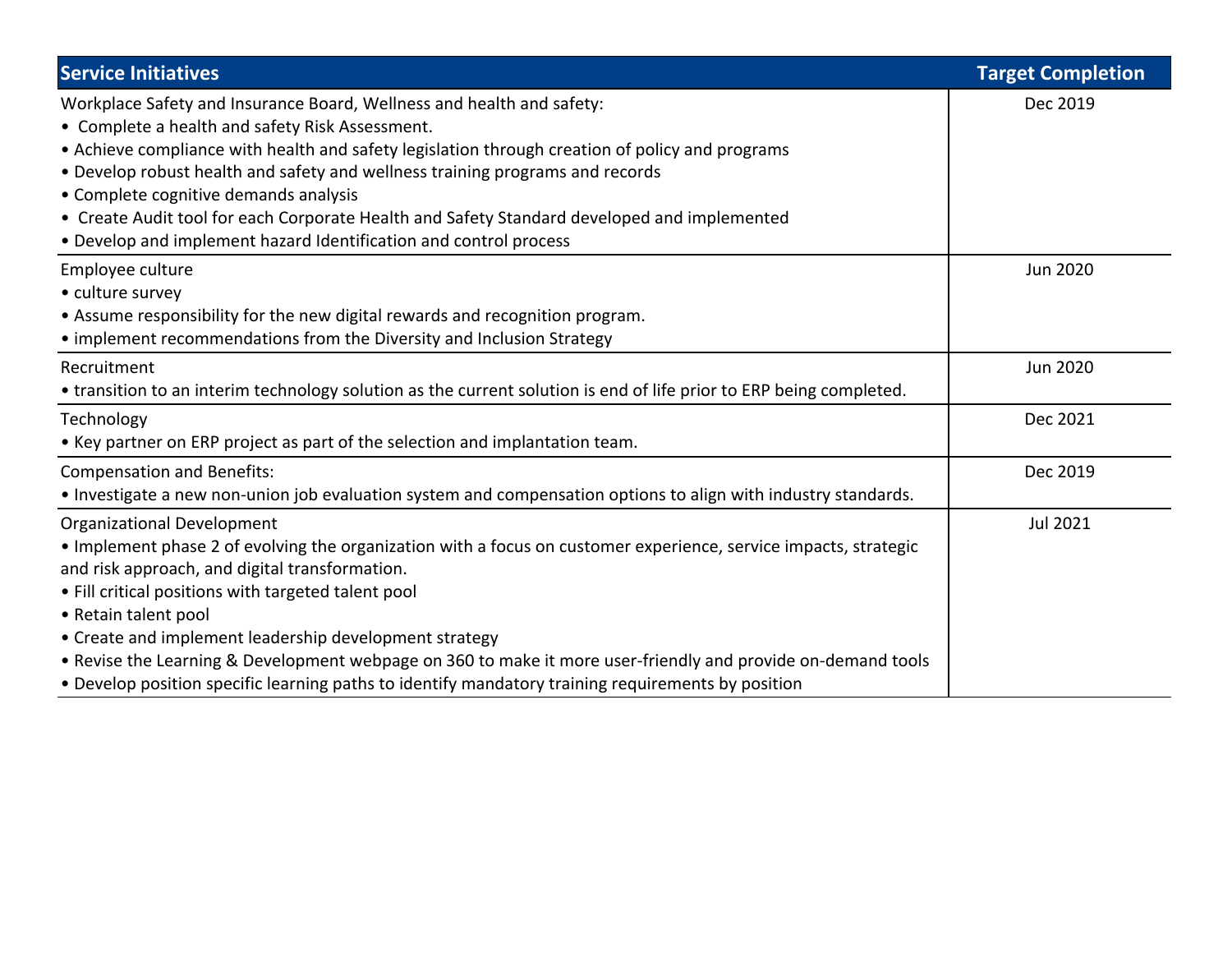# **MEASURING SUCCESS**

#### **How much did we do?**

| Performance                  | 2015   | 2016   | 2017   | 2018   | 2019            | 2020            | 2021            | 2022            |
|------------------------------|--------|--------|--------|--------|-----------------|-----------------|-----------------|-----------------|
| <b>Measurement</b>           | Actual | Actual | Actual | Actual | <b>Forecast</b> | <b>Forecast</b> | <b>Forecast</b> | <b>Forecast</b> |
| # of full-time staff         | 888    | 888    | 915    | 941    | 960             | 970             | 970             | 970             |
| employed                     |        |        |        |        |                 |                 |                 |                 |
| average # of part-time staff | 260    | 250    | 232    | 229    | 225             | 230             | 230             | 230             |
| employed                     |        |        |        |        |                 |                 |                 |                 |
| # of employment postings     | 205    | 219    | 188    | 210    | 260             | 225             | 225             | 225             |
| for full-time and part-time  |        |        |        |        |                 |                 |                 |                 |
| vacancies                    |        |        |        |        |                 |                 |                 |                 |
| # of workplace inspections   | 635    | 707    | 794    | 646    | 650             | 700             | 700             | 700             |
| by a Joint Health and        |        |        |        |        |                 |                 |                 |                 |
| Safety Committee Member      |        |        |        |        |                 |                 |                 |                 |
|                              |        |        |        |        |                 |                 |                 |                 |
| # of total training topics   | 63     | 82     | 70     | 60     | 48              | 60              | 60              | 60              |
| offered through Corporate    |        |        |        |        |                 |                 |                 |                 |
| Learning and Development     |        |        |        |        |                 |                 |                 |                 |
| # of employees               | 4,307  | 5,223  | 3,597  | 3,572  | 2,300           | 3,500           | 3,500           | 3,500           |
| participating in training    |        |        |        |        |                 |                 |                 |                 |
| through Corporate            |        |        |        |        |                 |                 |                 |                 |
| Learning and Development     |        |        |        |        |                 |                 |                 |                 |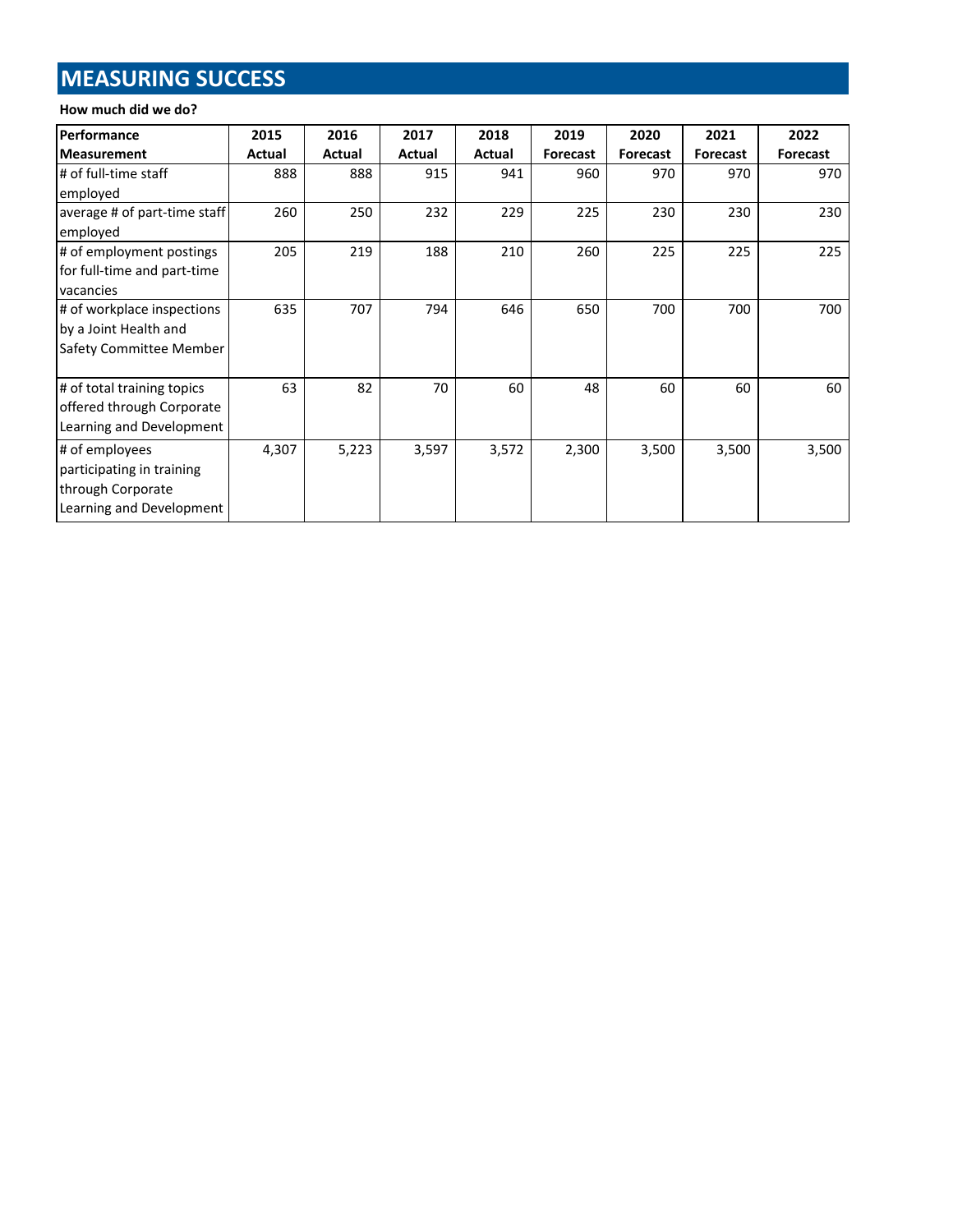#### **How well did we do it?**

| <b>Performance</b>    | Lost-Time Injury Rate (LTI) – A rate of lost time injury cases, per 100 full-time workers. A Lost Time                                                                                                                                                                                                                                                                                                                                                                                                                                                                                                                                                                                                                                                                                                                                                                                                                               |
|-----------------------|--------------------------------------------------------------------------------------------------------------------------------------------------------------------------------------------------------------------------------------------------------------------------------------------------------------------------------------------------------------------------------------------------------------------------------------------------------------------------------------------------------------------------------------------------------------------------------------------------------------------------------------------------------------------------------------------------------------------------------------------------------------------------------------------------------------------------------------------------------------------------------------------------------------------------------------|
| <b>Measurement</b>    | Injury Rate can be an indicator of injury severity (i.e. injuries resulted in lost time from work, not<br>including day of injury). We are changing to Lost Time Injury Rate (LTI) from the Days Away Rate<br>(DAR) reported in previous plans, as we believe it better measures the frequency (# of cases) of the<br>more serious work-related injuries (or illnesses). This is also one of the primary lagging indicators<br>used in reporting to the Burlington Leadership Team, the Days Away Rate is not. In addition, the LTI<br>rate is more readily comparable to WSIB reported statistics for the sector (Schedule #2), used to<br>benchmark.                                                                                                                                                                                                                                                                               |
| Story behind the data | A large portion of the incidents in 2019 are slips/trips (#1 Type), many occurring during severe winter<br>weather events in Q1. We are engaging groups with high frequency of slips/trips incidents associated<br>with weather, to develop pro-active Winter Safety Plans to ensure walking surfaces in City<br>workplaces (parking lots, sidewalks) are monitored and treated in a timely manner. An Incident Alert<br>was developed to raise awareness to the trend, especially for those workers who service non-city<br>locations (e.g. private residences). Musculoskeletal disorders (MSDs) continue to be a high frequency<br>injury type (#2 Type); we continue to provide information to workers on MSD hazards and prevention<br>via training and safe job procedures. In addition, formal ergonomic assessments, using science-based<br>tools, are conducted whenever feasible to assess tasks that result in lost-time. |

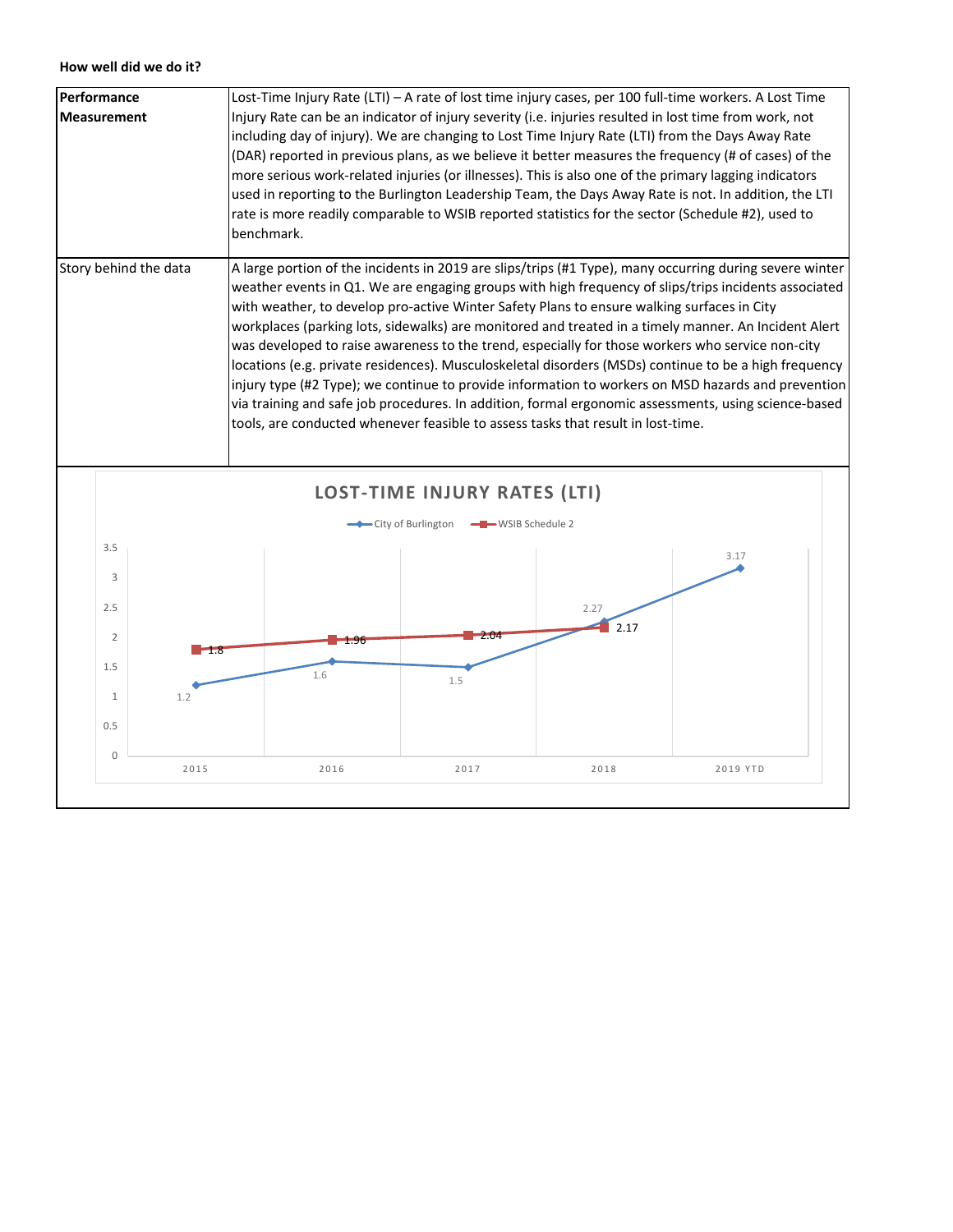